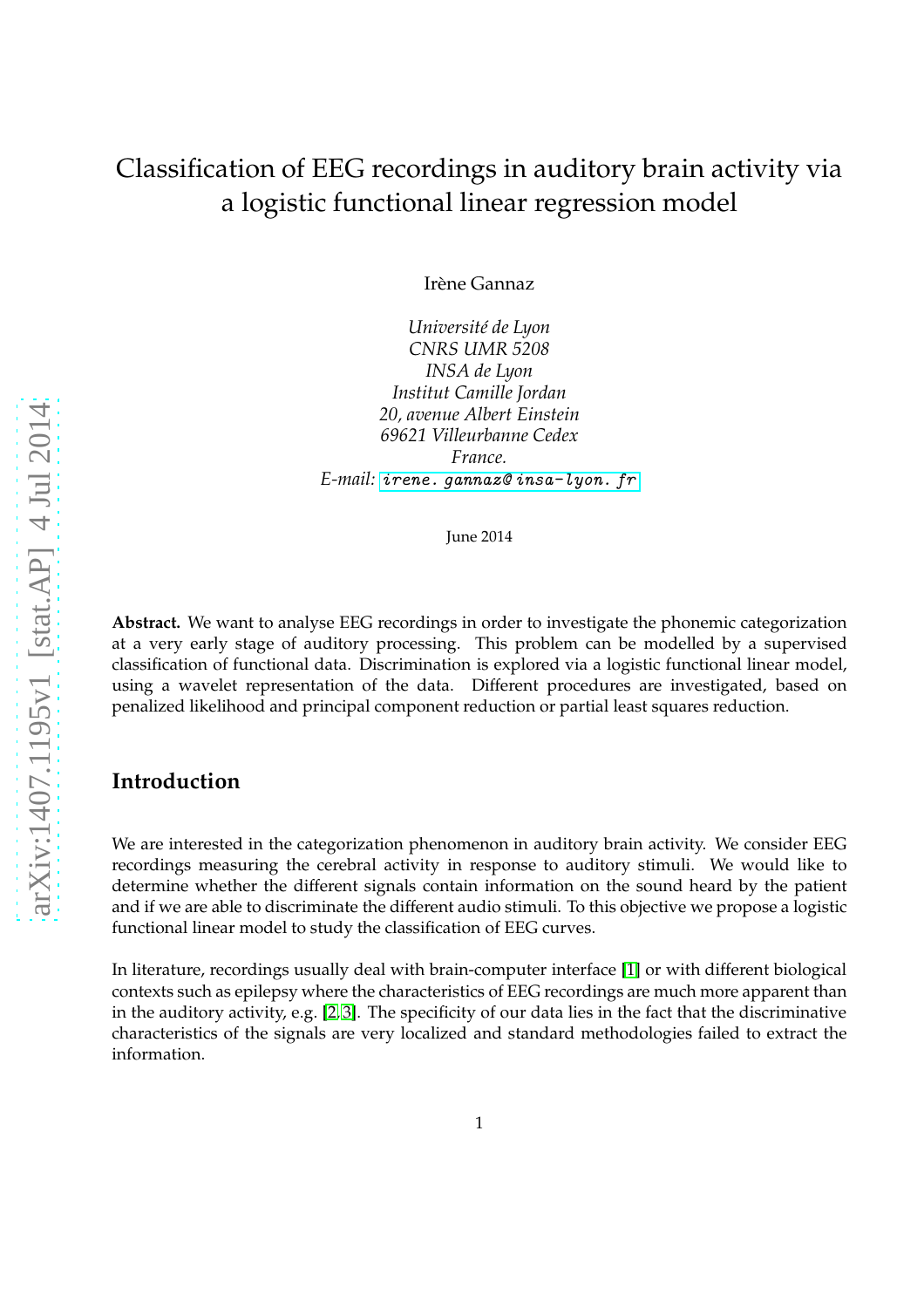As discriminative properties are expected to be localized in time and in frequency in the signals, we use a wavelet representation of the EEG recordings. To enforce a reduction of the dimension of the model we introduce a constraint of sparsity, possibly coupled with principal components or partial least square. We study empirically our procedure and compare it to similar concepts [\[4\]](#page-5-3).

## **1 Problem formulation**

EEG signals measure the human perception of bilabial plosives, here */b/* versus */p/*. Stimuli correspond to sounds */ba/*, */pa/* and two intermediates obtained by modifying the voicing onset times of the plosives */b/* and */p/*, taking intermediate values. We refer to [\[5\]](#page-5-4) for a detailed description of the experiment. Neuroscientist are interested in the phonemic categorization: when asking for the identification of the intermediate sounds as */ba/* or */pa/*, the first intermediate stimuli is usually recognized as a */ba/* and the second one as a */pa/*.

<span id="page-1-0"></span>Only the evoked potentials between the frontal electrode and the right ear of the subject are considered. A high-pass filter at 80 Hertz was applied to keep only the frequencies corresponding to auditory activity. In addition, we consider averages of ten signals in order to get rid of a possible random effect. Two examples of resulting signals for pure sounds */ba/* or */pa/* are given in Figure [1.](#page-1-0) Note that EEG offers the possibility to combine many potentials on a single recording. A perspective of the present work is to take advantage of this multiplicity [\[6\]](#page-5-5).



Figure 1: Average of 10 EEG signals (a) with the stimulus */ba/* and (b) with the stimulus */pa/*.

The objective is two fold. We first aim to determine whether the recordings are informative. We moreover want to explore if the categorization is effective at this early stage of recording. Are the responses still discriminated in four classes or are they already categorized in two classes? Those questionings can be modelled by the prediction of a categorical variable *Y* with respect to an explanatory functional variable  $(X(t))_{t\in[0,1]}$ . The label *Y* corresponds to the stimuli and  $X(\cdot)$  is the resulting EEG recording.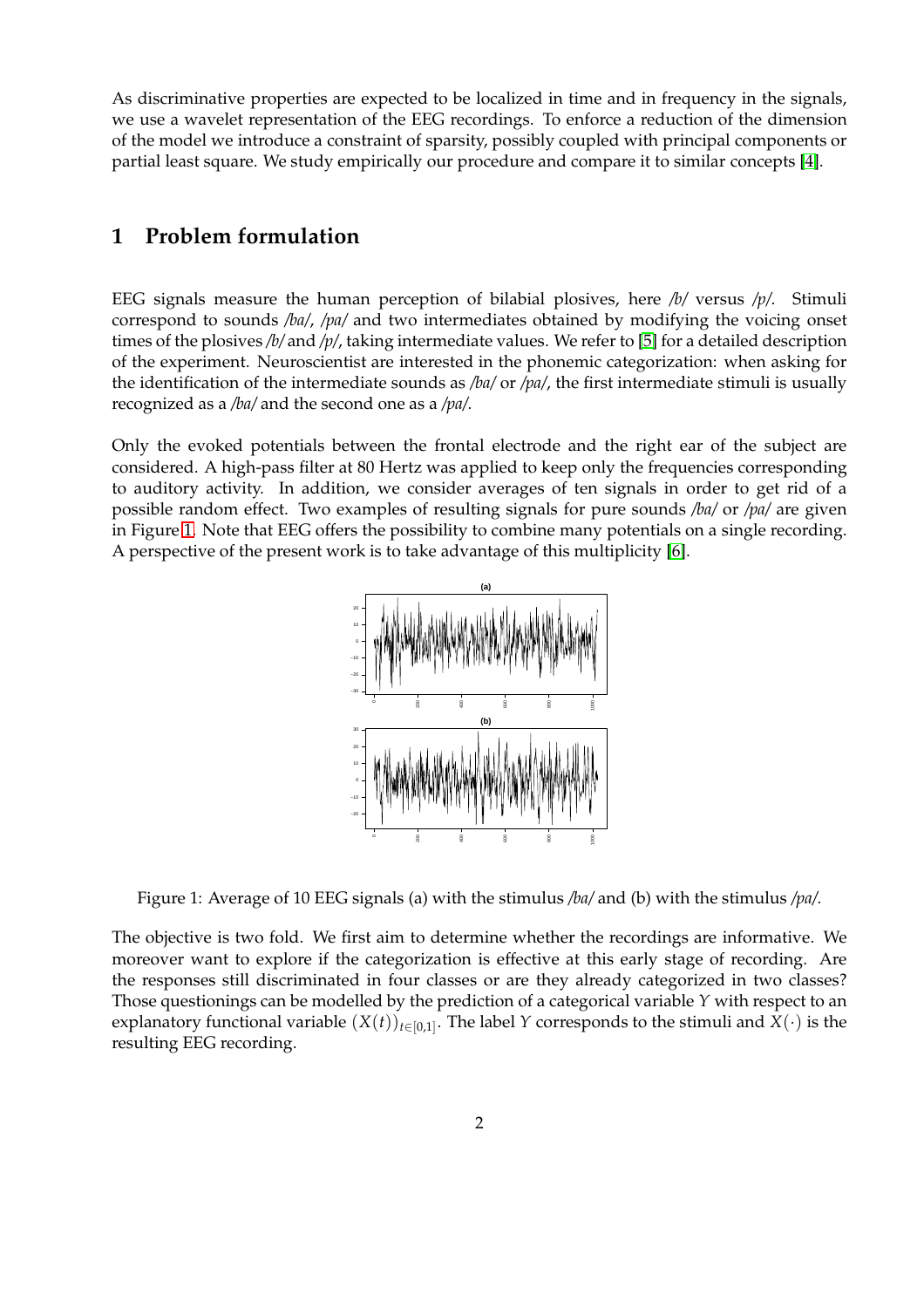## **2 The logistic functional linear regression**

Let  $(Y_i, \{X_i(t), t \in [0,1]\})$ ,  $i = 1, \ldots, n$ , be independent observations. Responses  $Y_i$  are labelled variables, with values 0 or 1. It can be generalized to more values but we focus on the Bernoulli case for brevity. Predictor variables  $(\{X_i(t), t \in [0,1]\})_{i=1,...,n}$  belong to the separable Hilbert space  $L^2([0,1])$  with the usual inner product.

We consider a logistic functional linear model:

$$
\mathbb{P}\left(Y_i = 1 \mid X_i(\cdot)\right) = g(X_i(\cdot)),
$$
\n
$$
\text{where } g(X_i(\cdot)) = \frac{e^{\eta(X_i(\cdot))}}{1 + e^{\eta(X_i(\cdot))}} \text{ and } \eta(X_i(\cdot)) = \langle X_i(\cdot), \beta(\cdot) \rangle. \tag{1}
$$

The unknown function  $\beta(\cdot)$  captures the features which discriminate the curves  $(X_i(\cdot))_{i=1,\dots,n}$ .

Logistic functional linear models received much interest last decade due to the large scope of applications. We are interested in this paper in an estimation scheme based on the decomposition of the explanatory curves on a given functional basis. This was investigated among others in [\[7](#page-5-6)[–9\]](#page-5-7) with spline basis and different roughness penalties, and in [\[10\]](#page-5-8) with wavelet basis. Authors in [\[4\]](#page-5-3) propose to use both component reduction and roughness penalties, respectively with splines basis and with wavelet basis. The procedure proposed in this paper is based on similar concepts.

#### **3 Estimation procedure**

We introduce an orthogonal discrete wavelet transform  ${\cal W}$  on  $V_{j_0}\oplus_{j\geq j_0} W_j$ , where  $V_{j_0}$  is the space generated by the father wavelet at scale  $j_0$  and  $W_j$  is the space generated by the mother wavelet at scale *j*. Every signal  $X_i(\cdot)$  is decomposed by  $\mathbf{X}_i = (X_i(t_j))_{j=1,...,d} = \mathcal{W}^T \boldsymbol{\theta}_i$ , for  $i = 1,...,n$ . The exponent *T* denotes the transpose operator. The unknown function *β*(·) is also represented by the vector of its wavelet coefficients  $\omega$ . Let  $\{\omega_\ell\}_{\ell<2^{j_0}}$  be the scale coefficients while  $\{\omega_\ell\}_{\ell>2^{j_0}}$  are the wavelet coefficients. The logistic functional linear regression model is expressed like a regression on the wavelet coefficients.

As we are expecting that the discriminative function  $\beta(\cdot)$  is localized in time and frequency, we impose the sparsity of the wavelet coefficients  $\{\omega_\ell\}_{\ell>2^{j_0}}$ . This is usually done in literature thanks to a  $\ell^1$ -penalization. This approach has been proposed by [\[10\]](#page-5-8) in functional linear models with real responses. The authors establish the asymptotic consistency of the estimator.

Following [\[4\]](#page-5-3), we can introduce an additional principal components reduction step to enforce the reduction of dimension. Let  $a_1 \ge a_2 \ge \cdots \ge a_d$  be the eigenvalues of  $(\cdot_i)_{i=1,\ldots,n}$ . We introduce the matrix *V<sub>a</sub>* of size  $d \times q$  such as the *i*th column of the matrix *V<sub>a</sub>* is the eigenvector associated with the eigenvalue  $a_i$ . We then impose that  $\omega$  can be written  $\omega = V_q\gamma$  with  $\gamma \in \mathbb{R}^q$ . An extension to partial least squares reduction has also been explored.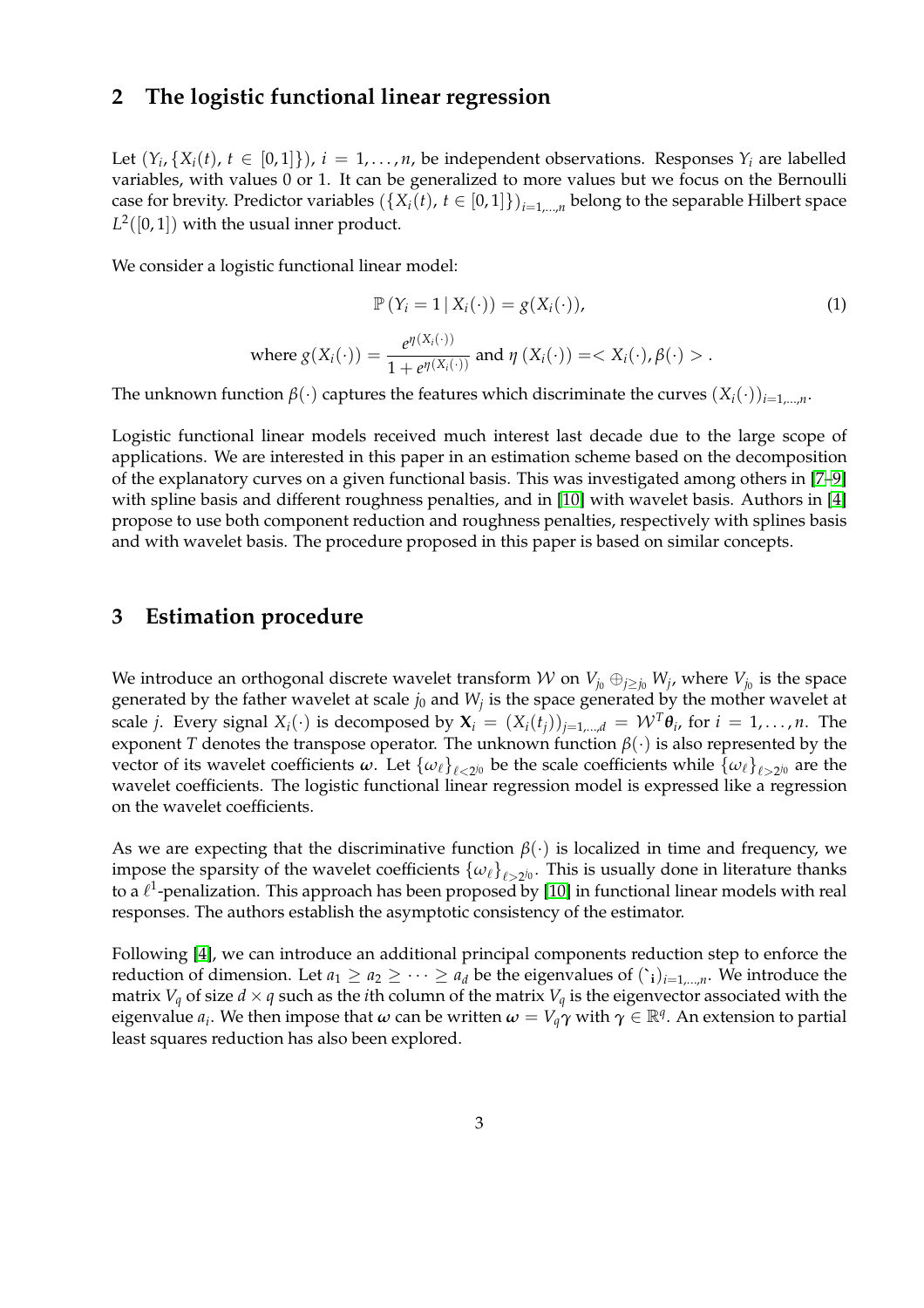The estimators are thus defined as follows:

$$
\widetilde{\omega}_n(q,\lambda) = \underset{\omega}{\arg\min} -\sum_{i=1}^n \mathcal{L}\left(Y_i, \theta_i^T \omega\right) + \lambda \sum_{\ell=2^{j_0}+1}^d |\omega_\ell|
$$
\n
$$
\text{s.t. } \exists \gamma \in \mathbb{R}^q, \omega = V_q \gamma
$$

where  $\mathcal L$  is the log-likelihood. The parameters  $\lambda$  and  $q$  are chosen by cross-validation. In literature, EEG classification is generally done applying a usual classification procedure for multivariate data on the wavelets coefficients or on statistics summarizing their behaviour (see e.g. [\[2,](#page-5-1) [3\]](#page-5-2)). The advantage of our procedure is to take into account the specificity of the wavelets coefficients, with the penalization enforcing sparsity.

We compare our procedure with the estimators studied in [\[4\]](#page-5-3). Actually, we consider the following procedures, with a 5-folds cross validation:

- SPCR A spline-based estimation, with Principal Component Reduction (CR) and a  $\ell^2$ penalization.
- WNET A wavelet-based estimation with a  $\ell^1$ -penalty.
- WCR and WLS A wavelet-based estimation, with respectively a sparse CR or a sparse Partial Least Squares (LS) reduction.
- WPCR and WPLS Our wavelet-based estimation described previously in the manuscript, with respectively CR or LS and a  $\ell^1$ -penalization.

We also implement A-WPCR and A-WPLS: the same as WPCR and WPLS but with parameters obtained by a corrected AIC procedure.

#### **4 Results**

We first try to discriminate the EEG recordings in four classes, with respect to the four stimuli. No estimators succeed in this classification. We then classify the signals in two classes, with */ba/* and the first intermediate stimulus associated with a label 0 and */pa/* and the second intermediate stimulus with a label 1. Areas under ROC curves (AUC) are given in Table [1.](#page-4-0) Following [\[11\]](#page-5-9), we consider that the discrimination holds if the AUC is greater than 0.7. With the WNET estimator, the discrimination of the EEG signals in two classes is validated. Spline-based procedure is not able to capture the differences in signals. Estimators with a principal component or a partial least squares step succeed in discriminating on the learning sample but not on the validation sample. The reduction of component seems too dependent on the learning set and introduce a bias in the prediction power of the estimators.

The fact that the classification is effective establishes that recordings indeed contain information on the stimuli. We can moreover localize which part of the signals are informative to obtain this discrimination with the estimation of the function *β*(·). The estimation given by WNET in Figure [2](#page-4-1)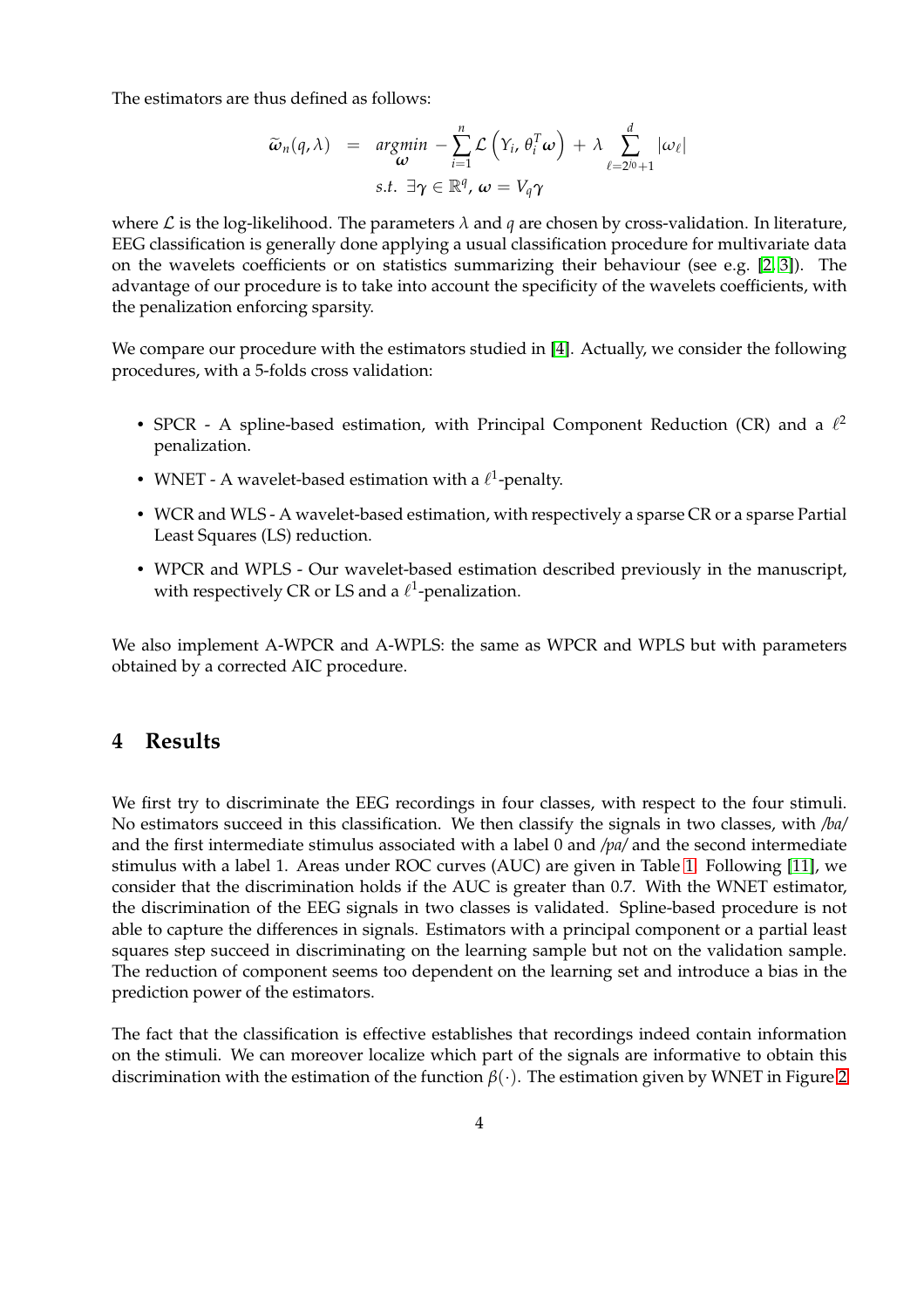| Method            | <b>SPCR</b> | <b>WNET</b> | <b>WCR</b> | <b>WPCR</b> | A-WPCR |
|-------------------|-------------|-------------|------------|-------------|--------|
| Learning sample   | 0.586       | 0.734       | 0.808      | 0.744       | 0.730  |
| Validation sample | 0.533       | 0.708       | 0.659      | 0.648       | 0.666  |
|                   |             |             |            |             |        |
| Method            |             |             | WLS        | <b>WPLS</b> | A-WPLS |
| Learning sample   |             |             |            | 0.740       |        |
| Validation sample |             |             | 0.580      | 0.572       | 0.597  |

<span id="page-4-0"></span>Table 1: AUC for discrimination of EEG recordings in two classes. The learning set and the validation set contain respectively 75 curves and 25 curves for each stimulus.

<span id="page-4-1"></span>highlights the actual sparsity. On the second hand, this result infers that the categorization of the plosives is probably done at an early stage of auditory activity. Yet, we are not able to reject the assumption of no-categorization, only to state that the categorization is more likely.



Figure 2: Estimation of the discriminative function *β*(·) obtained by WNET when dicriminating EEG recordings in two classes.

### **Conclusion**

This paper explores different estimation procedures in logistic functional linear models, based on a wavelet decomposition of the explanatory curves and principal component reduction. Our study stresses that this model with wavelet-based estimation seems efficient to discriminate complex signals such as EEGs but that the component reduction step introduce a bias. We identify a procedure that is able to extract where is the pertinent information contained in signals, in time and frequency. The application on signals relative to auditory activity highlights that the assumption of a categorization of sounds at an early stage of the auditory process seems likely.

**Acknowledgements:** This work is part of a project supported by the IXXI research institute. It was motivated by a collaboration with Ludovic Bellier, Rafael Laboissière and Fabien Millioz, of the DyCog Team, in Lyon Neuroscience Research Center, France. The author is grateful to them for the data collection.